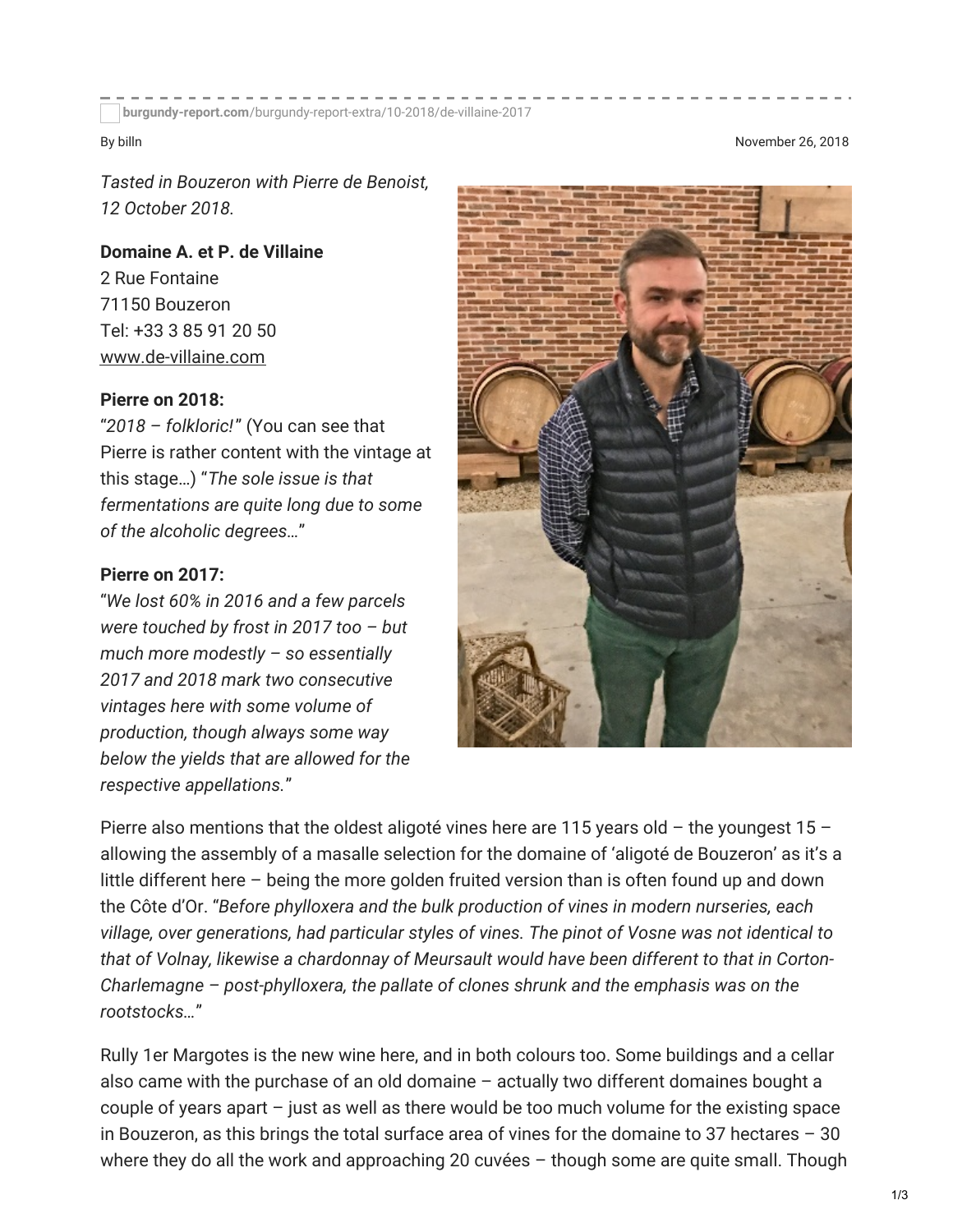there's also an update to the cellar in Bouzeron that was completed in 2015 – after 40 years of negotiation with the neighbour who owned the land! The architect employed the golden number of 1.618 to calculate all the [dimensions.](https://en.wikipedia.org/wiki/Golden_ratio) "*We are Cartesian latins!*" smiles Pierre. Even the concrete on the floor mixed with the lees of that vintage's wine to '*connect it to the cellar*.' Indeed, "*To inform the cellar, even the bricks of the walls were washed with fermenting wine to serve as a place for the yeast of the domaine.*"

# The wines…

A large part of the Bouzeron, Rully St.Jacques and the Bourgogne Blanc (practically 80%) are in foudres, but Pierre is assessing multiple options, not least the possibility of using 'jars' – "*The reason we choose foudres is that from an oxidative perspective the wines are a little less stable when elevaged only in barrel. Perhaps a filtration, if required, will be done, but it's a 'relatively rough' one to remove any large particles.*"

## All cork seals here.

I love Pierre's use of the word 'folkloric' to describe the 2018 vintage – very helpful – as I can use the same word to describe a brilliant range of 2017s. If it's available, I'd simply take a mixed case to take the hard work out of choosing!

## **2017 Bouzeron**

## *17 parcels of aligote in the domaine, can take the name Bouzeron.*

A very nice width of aroma, faintly mineral. Round, melting but structured, saline, complex, slowly growing and widening in the finish – very persistent and agreeable, modest sucrosity. Fresh and moreish.

## **2017 Bourgogne Chardonnay Le Clous Aimé**

*Chardonnay from multiple parcels in Bouzeron with a little more depth of soil, mainly south, south-west facing. Not yet bottled, elevage in foudres and barrels.*

A depth and weight of aroma, an interesting saline/phenolic aspect. Round, lithe, transparent, beautiful definition, beautiful on the palate. Young, lip-smacking bitters in the finish. On one hand a modest wine but on the other still rather an intellectual wine. Bravo…

## **2017 Rully Les Saint-Jacques**

This and the bourgogne to be bottled in the next 2-3 weeks. An area that has had a problem with lack of potassium in the soil. So can have only 4 clusters per vine to bring sufficient maturity. So *more a maturity by concentration than phenolic maturity.*

Wide, attractively phenolic nose – really inviting. Weight, a subtle gas, mouth-watering, an extra richness but with a light touch and with a fine sucrosity. So only 500 bottles from well over a hectare. Great wine!

## **Les rouges…**

## **2017 Bourgogne Côte Chalonnaise Rouge La Fortune**

## *Ready to bottle*

Plenty of colour here. A dark cherry fruit, depth of graphite mineral – a nose of some power. Ooh, depth, concentration, freshness, and really very fine texture for the label. A pulp fruit